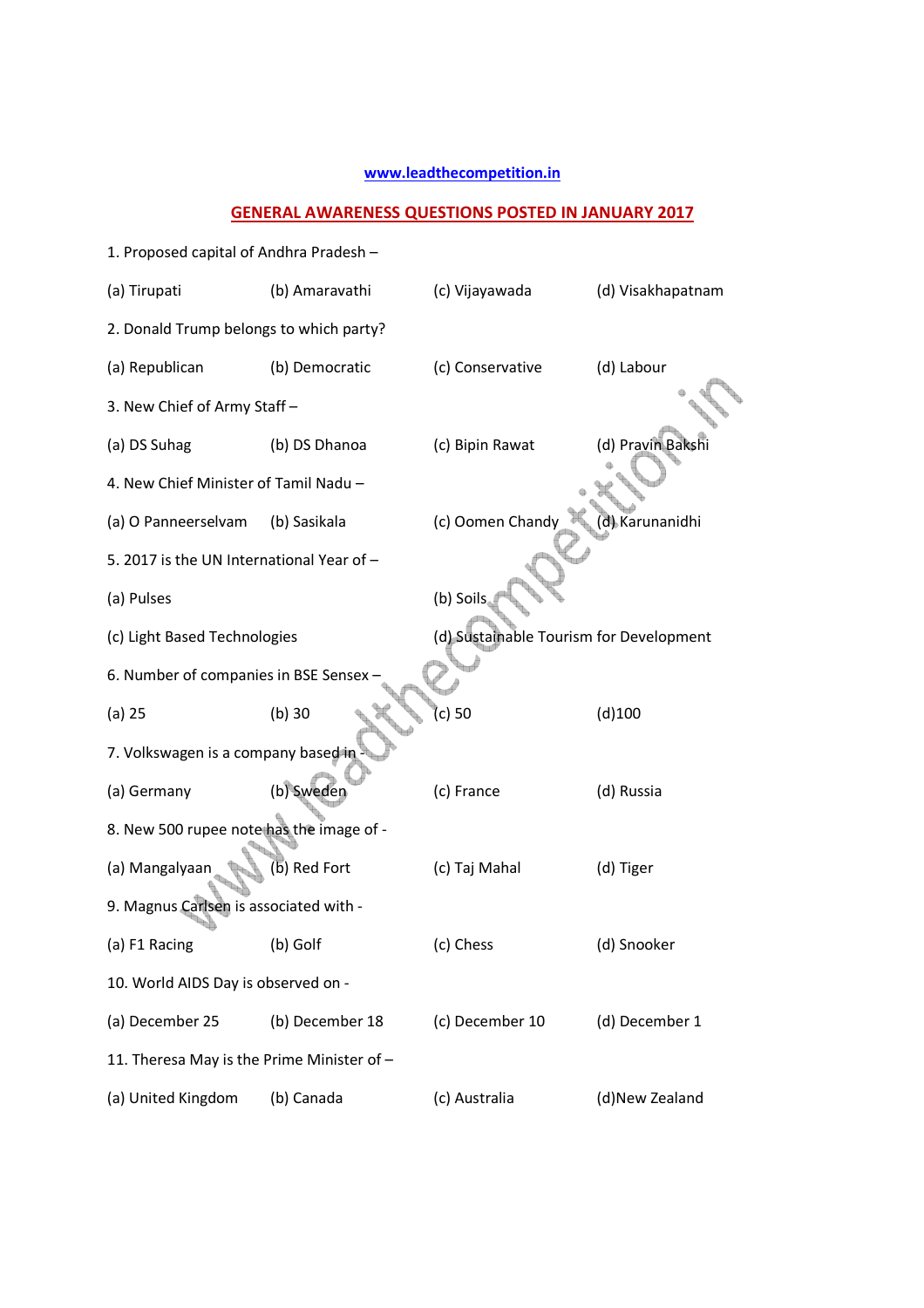| 12. Vitara Brezza is a car model launched by - |                                                             |                    |                     |  |  |  |  |
|------------------------------------------------|-------------------------------------------------------------|--------------------|---------------------|--|--|--|--|
| (a) Hyundai                                    | (b) Honda                                                   | (c) Maruti         | (d) Ford            |  |  |  |  |
| 13. New 2000 rupee note has the image of -     |                                                             |                    |                     |  |  |  |  |
| (a) INS Vikramaditya                           | (b) Mangalyaan                                              | (c) Red Fort       | (d) Thiruvalluvar   |  |  |  |  |
| 14. Chief Minister of Gujarat is -             |                                                             |                    |                     |  |  |  |  |
| (a) Anandiben Patel                            | (b) Gautam Adani                                            | (c) Hardik Patel   | (d) Vijay Rupani    |  |  |  |  |
| 15. Which is a wind instrument?                |                                                             |                    |                     |  |  |  |  |
| (a) Sitar                                      | (b) Shehnai                                                 | (c) Pakhawaj       | (d)Mridangam        |  |  |  |  |
| 16. Rafale aircraft is being acquired from -   |                                                             |                    |                     |  |  |  |  |
| (a) France                                     | (b) United Kingdom                                          | (c) Italy          | d) Switzerland      |  |  |  |  |
| 17. Sundar Pichai is associated with -         |                                                             |                    |                     |  |  |  |  |
| (a) Amazon                                     | (b) Microsoft                                               | (c) Google         | (d) Yahoo           |  |  |  |  |
|                                                | 18. Which tennis player retired recently (Dec 16) -         |                    |                     |  |  |  |  |
| (a) Ana Ivanovic                               | (b) Maria Sharapova                                         | (c) Petra Kvitova  | (d) Venus Williams  |  |  |  |  |
| 19. Largest State in India is -                |                                                             |                    |                     |  |  |  |  |
| (a) Uttar Pradesh                              | (b) Maharashtra                                             | (c) Madhya Pradesh | (d) Rajasthan       |  |  |  |  |
|                                                | 20. Prakash Parv is associated with which religion?         |                    |                     |  |  |  |  |
| (a) Jainism                                    | (b) Buddhism                                                | (c) Sikhism        | (d) Hinduism        |  |  |  |  |
|                                                | 21. Lava International is a mobile phone company based in - |                    |                     |  |  |  |  |
| (a) China                                      | (b) South Korea                                             | (c) Taiwan         | (d) India           |  |  |  |  |
| 22. Which is a foreign bank in India?          |                                                             |                    |                     |  |  |  |  |
| (a) Catholic Syrian Bank (b) Citi Bank         |                                                             | (c) Federal Bank   | (d) City Union Bank |  |  |  |  |
| 23. The present speaker of Lok Sabha is -      |                                                             |                    |                     |  |  |  |  |
| (a) Sumitra Mahajan                            | (b) Meira Kumar                                             | (c) Sushma Swaraj  | (d) Najma Heptullah |  |  |  |  |
| 24. Dachigam National Park is in -             |                                                             |                    |                     |  |  |  |  |
| (a) Jammu & Kashmir (b) Uttarakhand            |                                                             | (c) Assam          | (d) Madhya Pradesh  |  |  |  |  |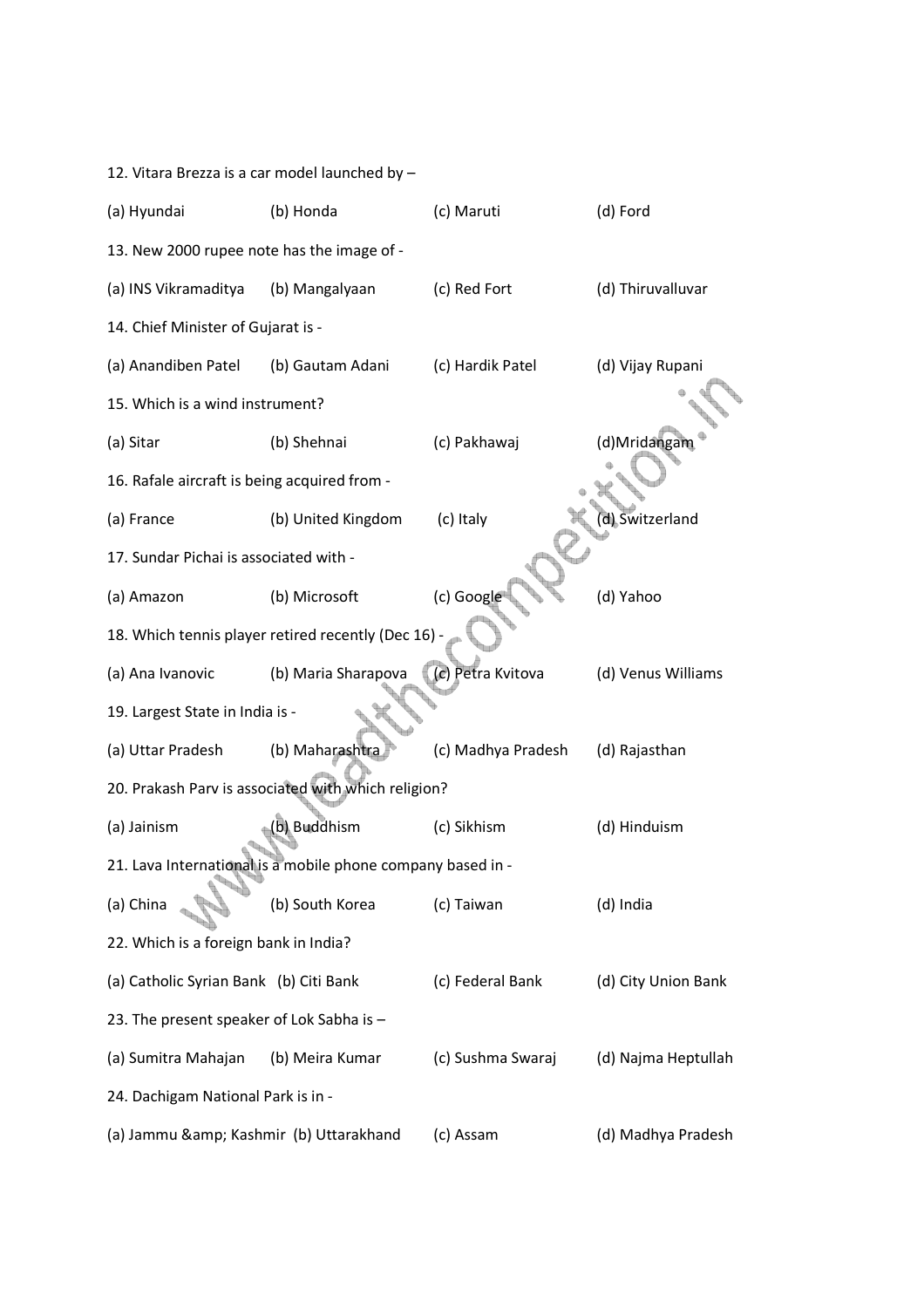25. Nike is a multinational company with its headquarters in – (a) France (b) Germany (c) U.S.A. (d) Sweden 26. Agni-V missile has a range of about – (a) 1000 km (b) 3000 km (c) 5000 km (d) 10000 km 27. Geeta Phogat is well known – (a) Boxer (b) Wrestler (c) Shooter (d) Cricketer 28. The author of Jungle Book is - (a) Ruskin Bond (b) Jerry Pinto (c) Jim Corbett (d) Rudyard Kipling 29. Who is not related to music? (a) Mozart (b) Bach (c) Picasso (d) Bethoven 30. 1 terabyte is equal to – (a) 1000 gigabytes (b) 1000 megabytes (c) 10000 gigabytes (d) 10000 megabytes 31. 104th Convention of the Indian Science Congress was held at – (a) Kolkata (b) Bhubaneshwar (c) Tirupati (d) Chennai 32. Pixel brand of mobile phones are made by – (a) Google (b) Microsoft (c) Amazon (d) Motorola 33. Sikh Guru Gobind Singh was born in – (a) Nanded (b) Patna (c) Amritsar (d) Talwandi 34. The nationality of Antonio Guterres, the new Secretary General of UNO is – (a) Portuguese (b) Austrian (c) Spanish (d) French 35. Sachin Bansal and Binny Bansal are associated with – (a) PayTM (b) Ola Cabs (c) Snapdeal (d) Flipkart 36. MDR with respect to banking stands for - (a) Multiple Discount Rate (b) Merchant Debit Ratio (c) Merchant Discount Rate (d) Market Discount Ratio 37. The director of film Dangal is –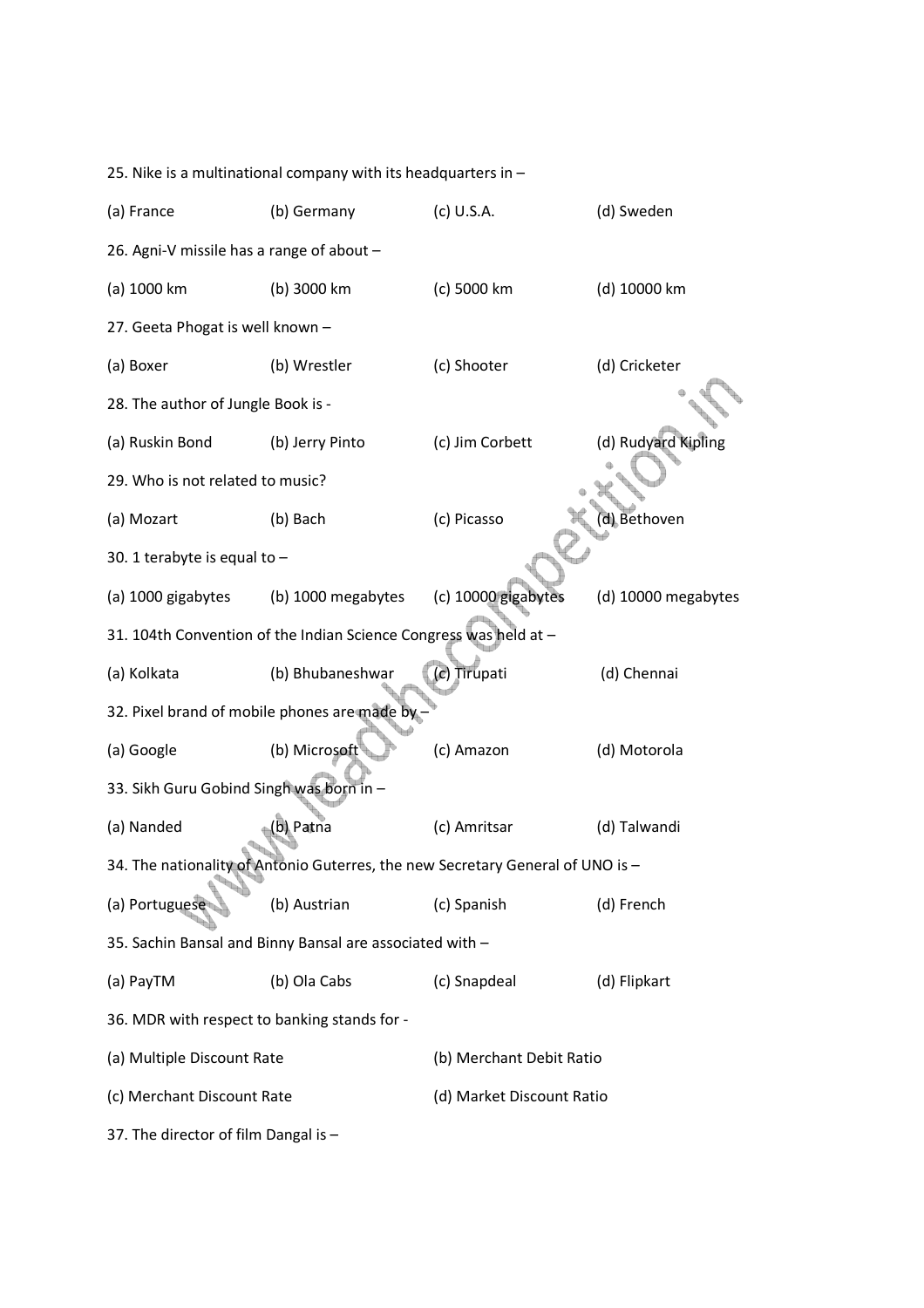| (a) Ali Abbas Zafar                                  | (b) Nitesh Tiwari                                       | (c) Rajkumar Hirani                          | (d) Subhash Kapoor                                                 |  |  |  |  |
|------------------------------------------------------|---------------------------------------------------------|----------------------------------------------|--------------------------------------------------------------------|--|--|--|--|
| 38. Which is not an amphibian?                       |                                                         |                                              |                                                                    |  |  |  |  |
| (a) Toad                                             | (b) Frog                                                | (c) Salamander                               | (d) Crocodile                                                      |  |  |  |  |
| 39. Raja Ravi Varma was a famous -                   |                                                         |                                              |                                                                    |  |  |  |  |
| (a) Painter                                          | (b) Hunter                                              | (c) Singer                                   | (d) Physician                                                      |  |  |  |  |
| 40. Who is India's External Affairs Minister?        |                                                         |                                              |                                                                    |  |  |  |  |
| (a) Smriti Irani                                     | (b) Sushma Swaraj                                       | (c) Ravi Shankar Prasad (d) Manohar Parrikar |                                                                    |  |  |  |  |
| 41. Bolivar is the currency of -                     |                                                         |                                              |                                                                    |  |  |  |  |
| (a) Brazil                                           | (b) Mexico                                              | (c) Venezuela                                | d) Spair                                                           |  |  |  |  |
| 42. TAG Heuer is a famous brand of -                 |                                                         |                                              |                                                                    |  |  |  |  |
| (a) Watches                                          | (b) Cars                                                | (c) Jeans                                    | (d) Pens                                                           |  |  |  |  |
| 43. Bedaquiline is a medicine used to treat -        |                                                         |                                              |                                                                    |  |  |  |  |
| (a) AIDS,                                            | (b) Ebola,                                              | (c) Dengue,                                  | (d) Tuberculosis                                                   |  |  |  |  |
| 44. Sunil Bharti Mittal is associated with -         |                                                         |                                              |                                                                    |  |  |  |  |
| (a) Airtel                                           | (b) Vodafone                                            | (c) Telenor                                  | (d) Idea                                                           |  |  |  |  |
|                                                      | 45. Which city was severely affected by Cyclone Vardah? |                                              |                                                                    |  |  |  |  |
| (a) Visakhapatnam                                    | (b) Chennai                                             | (c) Bhubaneshwar                             | (d) Kanya Kumari                                                   |  |  |  |  |
|                                                      | 46. Jallikattu is bull taming event held mainly in -    |                                              |                                                                    |  |  |  |  |
| (a) Telangana                                        | (b) Goa                                                 | (c) Karnataka                                | (d) Tamil Nadu                                                     |  |  |  |  |
|                                                      | 47. The Chief Minister of Jammu and Kashmir is -        |                                              |                                                                    |  |  |  |  |
| (a) Omar Abdullah                                    |                                                         |                                              | (b) Mehbooba Sayeed (c) Ghulam Nabi Azad (d) Mufti Mohammad Sayeed |  |  |  |  |
| 48. Who is the author of My Unforgettable Memories - |                                                         |                                              |                                                                    |  |  |  |  |
| (a) Mamata Banerjee                                  | (b) Smriti Irani                                        | (c) Sushma Swaraj                            | (d) Jayalalitha                                                    |  |  |  |  |
|                                                      | 49. Japanese art of paper folding is known as -         |                                              |                                                                    |  |  |  |  |
| (a) Haiku                                            | (b) Ikebana                                             | (c) Origami                                  | (d) Karaoke                                                        |  |  |  |  |
| 50. Which is not a Pro Wrestling League team?        |                                                         |                                              |                                                                    |  |  |  |  |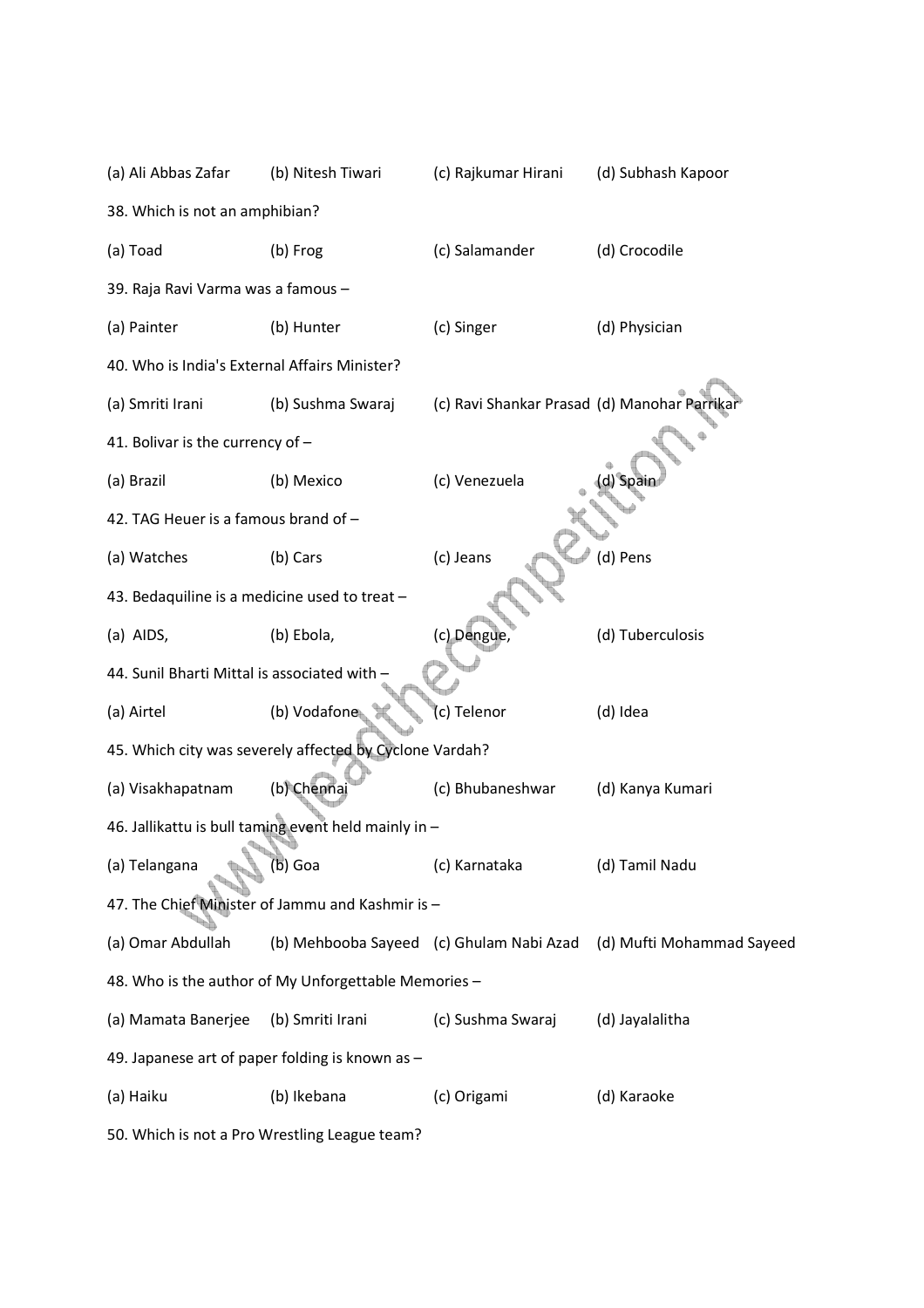(a) Hyderabad Hunters (b) Haryana Hammers (c) Punjab Royals (d) Dilli Veer 51. Yakshagana is a dance form of – (a) Andhra Pradesh (b) Karnataka (c) Tamil Nadu (d) Maharashtra 52. 12 January observed as National Youth Day is the birth anniversary of – (a) Major Dhyanchand (b) Swami Vivekanand (c) Bhagat Singh (d) Subhash Chandra Bose 53. Kadaknath is a breed of – (a) Goat (b) Sheep (c) Chicken (d)Pig 54. First Indian to be chosen as the Person of the Year by TIME magazine – (a) Mahatma Gandhi (b) Rabindranath Tagore (c) Mother Teresa (d) Narendra Modi 55. Most abundant element in the Universe – (a) Helium (b) Carbon (c) Hydrogen (d) Argon 56. Usain Bolt belongs to which country – (a) Jamaica (b) USA (c) Ethiopia (d) Cuba 57. Mosul is a city located in – (a) Syria (b) Iraq (c) Yemen (d) Turkey 58. Liaoning is an aircraft carrier of which country – (a) Russia (b) South Korea (c) France (d) China 59. National Games in 2022 will be held in – (a) Meghalaya (b) Tripura (c) Kerala (d) West Bengal 60. The site of proposed nuclear power plant Kovvada is in – (a) Telangana (b) Tamil Nadu (c) Karnataka (d) Andhra Pradesh 61. Dingo is a type of – (a) Cat (b) Dog (c) Horse (d) Bull 62. Minimum age for which post is different from other three? (a) President (b) Vice-President (c) Governor (d) Member of Parliament 63. Fidel Castro was the former President of –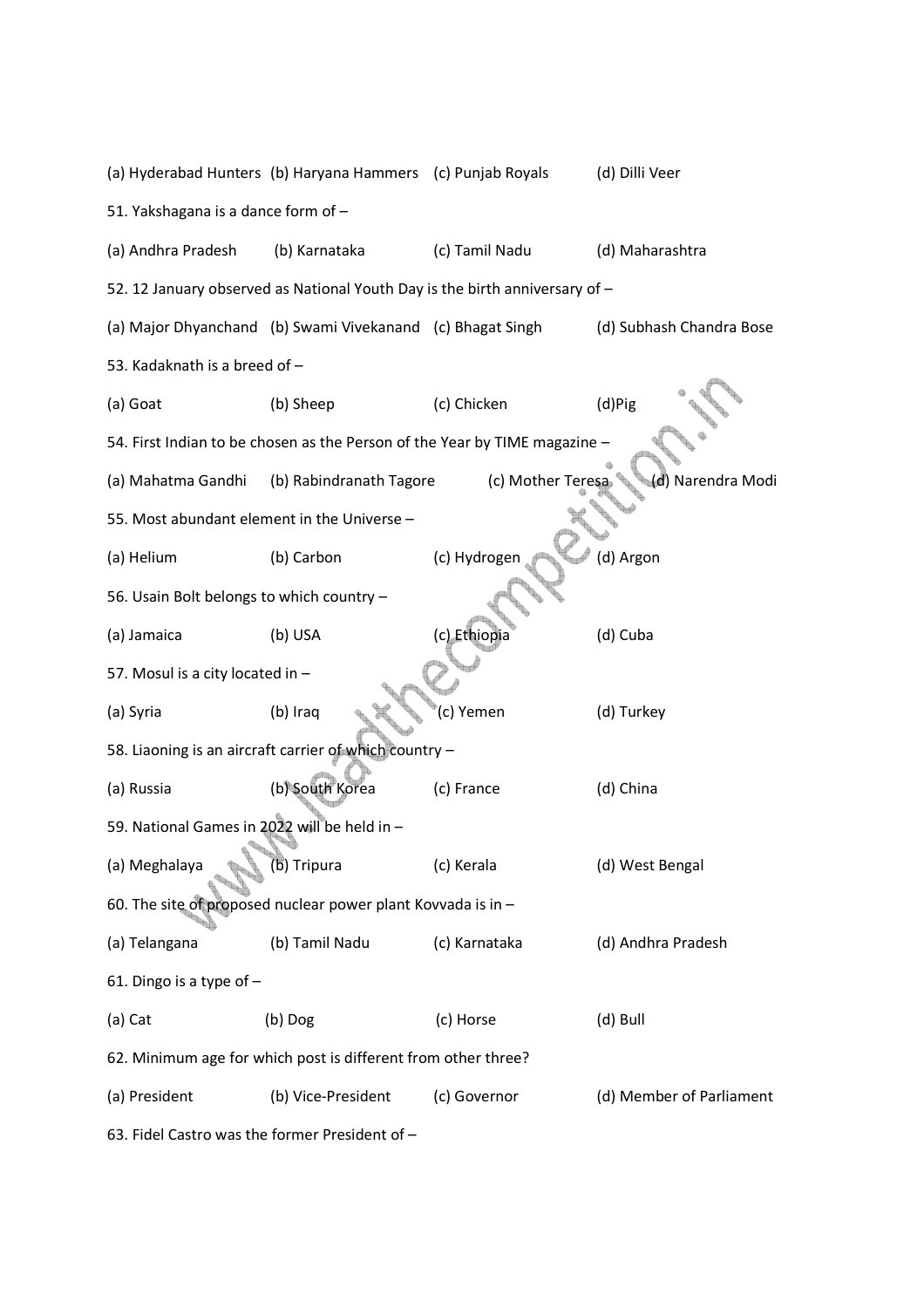| (a) Argentina                                    | (b) Chile                                                                | (c) Cuba                        | (d) Jamaica       |  |  |  |
|--------------------------------------------------|--------------------------------------------------------------------------|---------------------------------|-------------------|--|--|--|
| 64. Padmini Rout is associated with -            |                                                                          |                                 |                   |  |  |  |
| (a) Chess                                        | (b) Archery                                                              | (c) Shooting                    | (d) Squash        |  |  |  |
| 65. India holds Exercise Sampriti jointly with - |                                                                          |                                 |                   |  |  |  |
| (a) France                                       | (b) Maldives                                                             | (c) Bangladesh                  | (d) Nepal         |  |  |  |
| 66. Dr. Bindeshwar Pathak is the founder of -    |                                                                          |                                 |                   |  |  |  |
| (a) Sulabh International                         |                                                                          | (b) Rotary International        |                   |  |  |  |
| (c) Lions Club                                   |                                                                          | (d) Save the Child Foundation   |                   |  |  |  |
|                                                  | 67. India's first International Stock Exchange has been set up at -      |                                 |                   |  |  |  |
| (a) Mumbai                                       | (b) Gandhinagar                                                          | (c) Hyderabad                   | (d) New Delhi     |  |  |  |
|                                                  | 68. Who of the following is a present nominated member of Rajya Sabha?   |                                 |                   |  |  |  |
| (a) MC Mary Kom                                  |                                                                          | (b) PT Usha                     |                   |  |  |  |
| (c) Karnam Malleshwari                           |                                                                          | (d) Vishwanathan Anand          |                   |  |  |  |
|                                                  | 69. The city known as City of Whispering Monuments is -                  |                                 |                   |  |  |  |
| (a) Aurangabad                                   | (b) Warangal                                                             | c) Gwalior                      | (d) Bidar         |  |  |  |
|                                                  | 70. Which was inscribed in the UNESCO World Heritage Sites list in 2016? |                                 |                   |  |  |  |
| (a) Khangchendzonga National Park                |                                                                          | (b) Bandhavgarh National Park   |                   |  |  |  |
| (c) Bhitarkanika National Park                   |                                                                          | (d) Jim Corbett National Park   |                   |  |  |  |
|                                                  | 71. Education is a fundamental right in India for children of age -      |                                 |                   |  |  |  |
| (a) $6$ to 14 years                              | (b) 8 to 14 years                                                        | (c) 4 to 16 years               | (d) 5 to 15 years |  |  |  |
| 72. Christine Lagarde is the current MD of -     |                                                                          |                                 |                   |  |  |  |
| (a) World Bank                                   |                                                                          | (b) International Monetary Fund |                   |  |  |  |
| (c) World Health Organisation                    |                                                                          | (d) UNESCO                      |                   |  |  |  |
|                                                  | 73. Ignis is the latest model of car launched by -                       |                                 |                   |  |  |  |
| (a) Hyundai                                      | (b) Maruti                                                               | (c) Toyota                      | (d) Ford          |  |  |  |
|                                                  |                                                                          |                                 |                   |  |  |  |

74. Diabetes is caused by poor functioning of –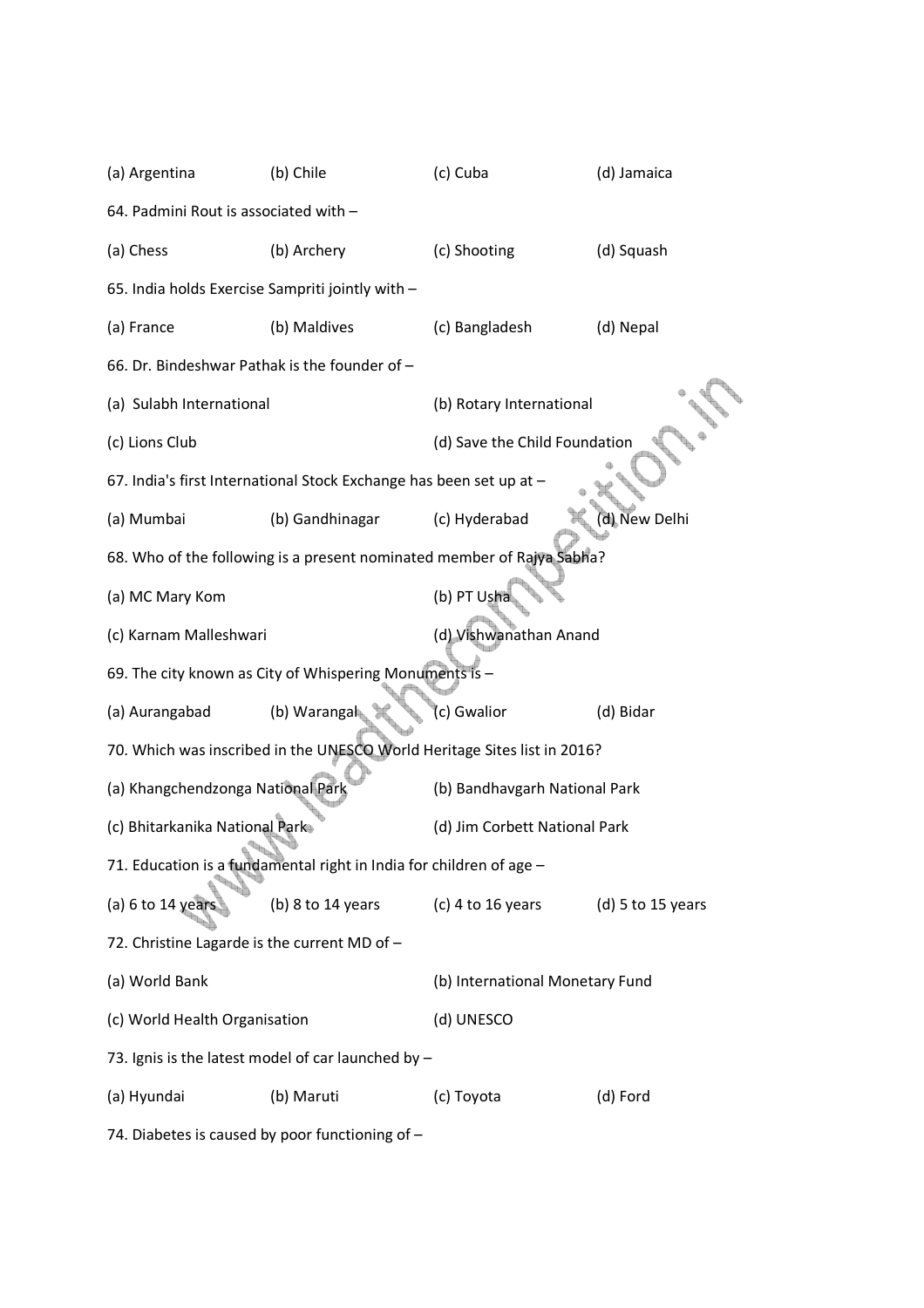| (a) Liver                                             | (b) Kidneys                                                           | (c) Pancreas         | (d) Thyroid         |  |  |  |  |  |
|-------------------------------------------------------|-----------------------------------------------------------------------|----------------------|---------------------|--|--|--|--|--|
| 75. How many countries compete at the FIFA World Cup? |                                                                       |                      |                     |  |  |  |  |  |
| $(a)$ 24                                              | $(b)$ 26                                                              | $(c)$ 28             | $(d)$ 32            |  |  |  |  |  |
|                                                       | 76. Giant Panda is mostly found in which country?                     |                      |                     |  |  |  |  |  |
| (a) Russia                                            | (b) China                                                             | (c) Greenland        | (d) Canada          |  |  |  |  |  |
|                                                       | 77. Which festival occurs at a different time from the other three?   |                      |                     |  |  |  |  |  |
| (a) Sankranti                                         | (b) Ugadi                                                             | (c) Lohri            | (d) Pongal          |  |  |  |  |  |
|                                                       | 78. Which is the second longest river of India?                       |                      |                     |  |  |  |  |  |
| (a) Godavari                                          | (b) Yamuna                                                            | (c) Narmada          | d) Krishna          |  |  |  |  |  |
| 79. World Wide Web was founded by -                   |                                                                       |                      |                     |  |  |  |  |  |
| (a) Bill Gates                                        | (b) Jimmy Wales                                                       | (c) Tim Berners Lee  | (d) Jack dorsey     |  |  |  |  |  |
|                                                       | 80. Filmfare Best Film award for the current year has been given to - |                      |                     |  |  |  |  |  |
| (a) Dangal                                            | (b) Udta Punjab                                                       | (c) Sultan           | (d) Aligarh         |  |  |  |  |  |
|                                                       | 81. Which river originates near Mahabaleshwar?                        |                      |                     |  |  |  |  |  |
| (a) Godavari                                          | (b) Krishna                                                           | (c) Narmada          | (d) Tapti           |  |  |  |  |  |
| 82. The founder of Paytm is -                         |                                                                       |                      |                     |  |  |  |  |  |
| (a) Vijay Shekhar Sharma                              |                                                                       | (b) Jack Ma          |                     |  |  |  |  |  |
| (c) Sachin Bansal                                     |                                                                       | (d) Phanindra Sharma |                     |  |  |  |  |  |
| 83. Gangasagar Fair is held in -                      |                                                                       |                      |                     |  |  |  |  |  |
| (a) Bihar                                             | (b) West Bengal                                                       | (c) Jharkhand        | (d) Assam           |  |  |  |  |  |
|                                                       | 84. Filmfare Best Actor (Female) for 2016 awarded to -                |                      |                     |  |  |  |  |  |
| (a) Deepika Padukone (b) Kangana Ranaut               |                                                                       | (c) Alia Bhatt       | (d) Anushka Sharma  |  |  |  |  |  |
| 85. Team which won the 2016-17 Ranji Trophy?          |                                                                       |                      |                     |  |  |  |  |  |
| (a) Mumbai                                            | (b) Hyderabad                                                         | (c) Baroda           | (d) Gujarat         |  |  |  |  |  |
|                                                       | 86. The first country to run all its trains on wind power-            |                      |                     |  |  |  |  |  |
| (a) Finland                                           | (b) Denmark                                                           | (c) France           | (d) The Netherlands |  |  |  |  |  |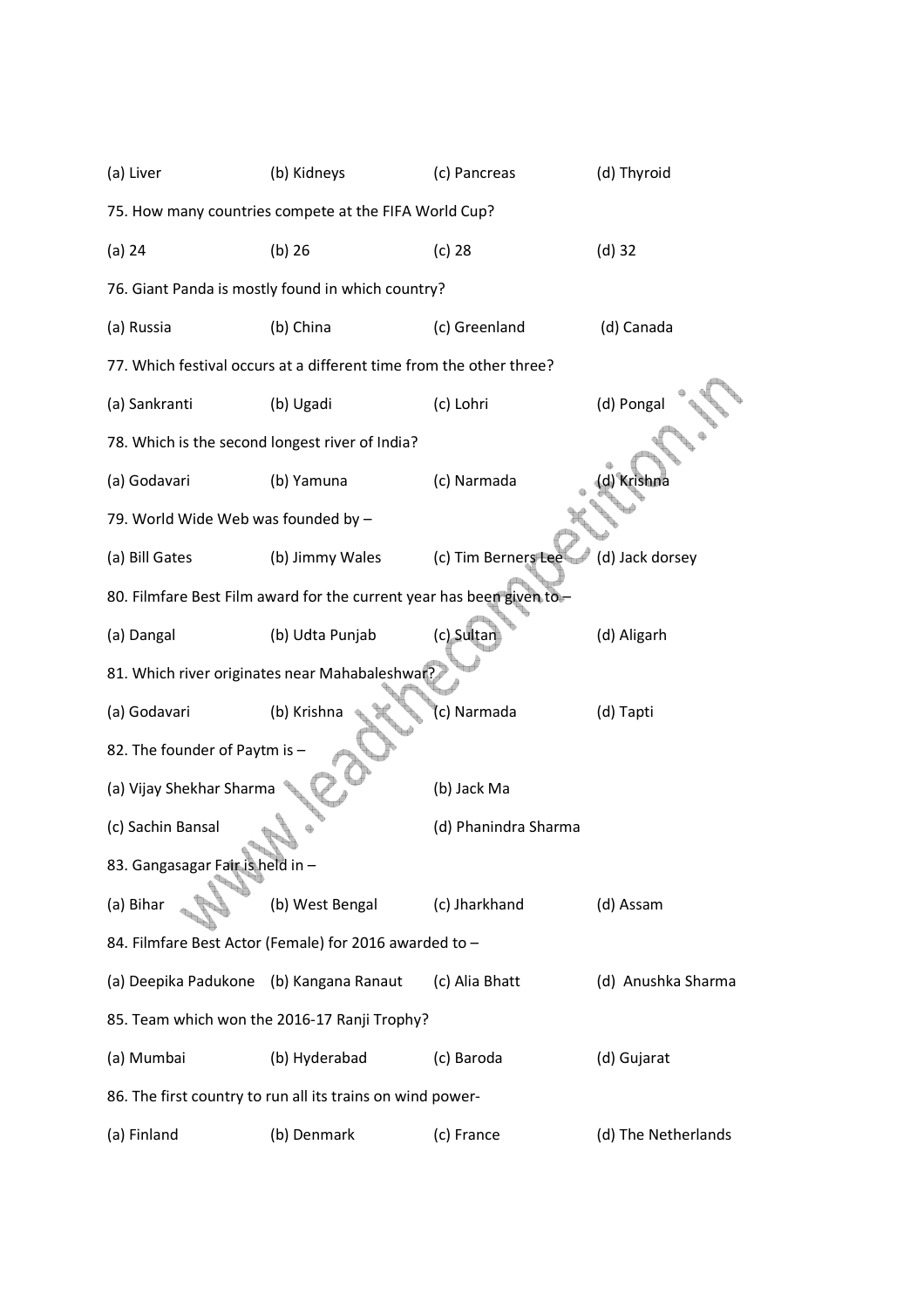| 87. MI6 is the intelligence agency of -                 |                                                                                   |                    |                        |  |  |  |  |  |
|---------------------------------------------------------|-----------------------------------------------------------------------------------|--------------------|------------------------|--|--|--|--|--|
| (a) Israel                                              | (b) Russia                                                                        | (c) United Kingdom | (d) France             |  |  |  |  |  |
|                                                         | 88. Which is the only country where lemurs are found?                             |                    |                        |  |  |  |  |  |
| (a) Madagascar                                          | (b) Mozambique                                                                    | (c) Maldives       | (d) Congo              |  |  |  |  |  |
| 89. The Capital of Mizoram is -                         |                                                                                   |                    |                        |  |  |  |  |  |
| (a) Agartala                                            | (b) Kohima                                                                        | (c) Aizwal         | (d) Imphal             |  |  |  |  |  |
|                                                         | 90. In which year (prior to 2016) were the high value currency notes demonetized? |                    |                        |  |  |  |  |  |
| $(a)$ 1978                                              | (b) 1977                                                                          | $(c)$ 1976         | (d) 1979               |  |  |  |  |  |
|                                                         | 91. Vincent van Gogh belonged to which country?                                   |                    |                        |  |  |  |  |  |
| (a) Spain                                               | (b)The Netherlands                                                                | (c) Italy          | d)France               |  |  |  |  |  |
|                                                         | 92. Jeevan Nedunchezhiyan is associated with -                                    |                    |                        |  |  |  |  |  |
| (a) Tennis                                              | (b) Cricket                                                                       | (c) Football       | (d)Chess               |  |  |  |  |  |
| 93. Murrah is a well-known breed of -                   |                                                                                   |                    |                        |  |  |  |  |  |
| (a) Buffalo                                             | (b) Horse                                                                         | (c) Goat           | (d)Sheep               |  |  |  |  |  |
| 94. Mission 41K has been launched by                    |                                                                                   |                    |                        |  |  |  |  |  |
| (a) ONGC                                                | (b) Indian Railways                                                               | (c) Air India      | (d) BSNL               |  |  |  |  |  |
| 95. Kampala is the capital of                           |                                                                                   |                    |                        |  |  |  |  |  |
| (a) Nigeria                                             | (b) Sudan                                                                         | (c) Uganda         | (d) Congo              |  |  |  |  |  |
| 96. World's first carbon negative country is -          |                                                                                   |                    |                        |  |  |  |  |  |
| (a) Denmark                                             | (b) Finaland                                                                      | (c) Japan          | (d) Bhutan             |  |  |  |  |  |
| 97. Mikhail Kalashnikov is the well-known inventor of - |                                                                                   |                    |                        |  |  |  |  |  |
| (a) Atom Bomb                                           | (b) AK-47                                                                         | (c) Cluster Bomb   | (d) INSAS Rifle        |  |  |  |  |  |
| 98. Donald Trump is the ____ President of USA           |                                                                                   |                    |                        |  |  |  |  |  |
| (a) 42nd                                                | (b) 43rd                                                                          | $(c)$ 44th         | $(d)$ 45 <sup>th</sup> |  |  |  |  |  |
| 99. The author of Ratnavali was -                       |                                                                                   |                    |                        |  |  |  |  |  |
| (a) Bana Bhatt                                          | (b) Harshavardhana                                                                | (c) Chand Bardai   | (d) Kalidasa           |  |  |  |  |  |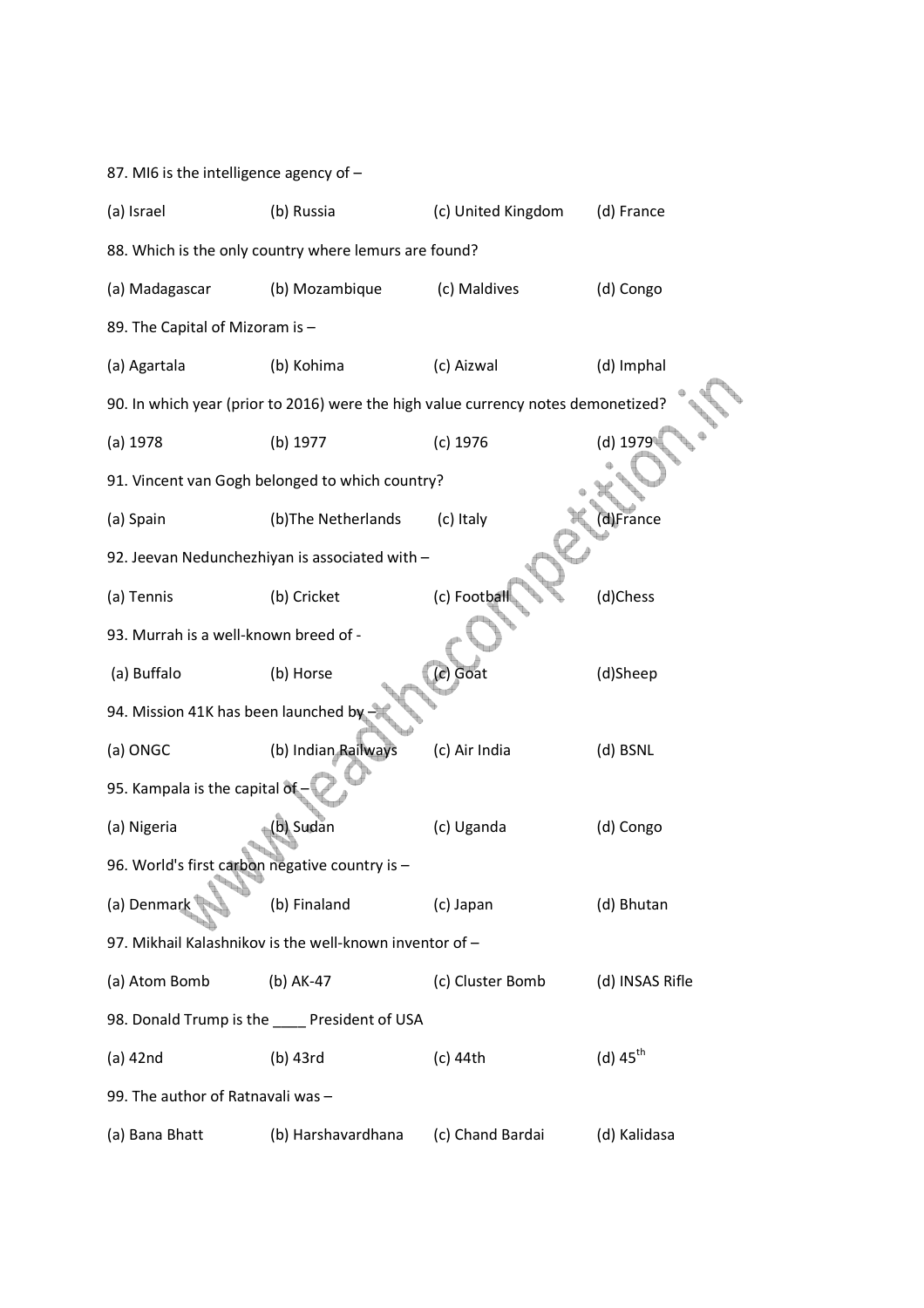|                                                                                                    | 100. Which planet has the shortest day?                          |                                                                                   |                        |  |  |  |  |
|----------------------------------------------------------------------------------------------------|------------------------------------------------------------------|-----------------------------------------------------------------------------------|------------------------|--|--|--|--|
| (a) Mercury                                                                                        | (b) Venus                                                        | (c) Jupiter                                                                       | (d) Mars               |  |  |  |  |
|                                                                                                    | 101. Puskas Award is associated with which sport?                |                                                                                   |                        |  |  |  |  |
| (a) Cricket                                                                                        | (b) Baseball                                                     | (c) Golf                                                                          | (d) Football           |  |  |  |  |
|                                                                                                    |                                                                  | 102. Golden Globe Award 2017 for the Best Animated Film was given to -            |                        |  |  |  |  |
| (a) Zootopia                                                                                       | (b) Anomalisa                                                    | (c) The Good Dinosaur                                                             | (d) Moana              |  |  |  |  |
|                                                                                                    |                                                                  | 103. Which king introduced the Saka era, adopted as the Indian National Calendar? |                        |  |  |  |  |
| (a) Chandragupta II                                                                                | (b) Ashoka                                                       | (c) Kanishka                                                                      | (d) Harshavardhana     |  |  |  |  |
|                                                                                                    | 104. Trident nuclear deterrent is associated with which country? |                                                                                   |                        |  |  |  |  |
| (a) U.S.A.                                                                                         | (b) United Kingdom                                               | (c) France                                                                        | d) Germany             |  |  |  |  |
| 105. Pablo Picasso belonged to which country?                                                      |                                                                  |                                                                                   |                        |  |  |  |  |
| (a) France                                                                                         | (b) Germany                                                      | (c) Spair                                                                         | (d) Italy              |  |  |  |  |
| 106. The new Vice-President of the USA is -                                                        |                                                                  |                                                                                   |                        |  |  |  |  |
| (a) David Shulkin                                                                                  | (b) Mike Pence                                                   | (c) Woody Johnson                                                                 | (d) Dan Coats          |  |  |  |  |
| 107. Lowest layer of atmosphere is                                                                 |                                                                  |                                                                                   |                        |  |  |  |  |
| (a) Troposphere                                                                                    | (b) Stratosphere                                                 | (c) Mesosphere                                                                    | (d) Ionosphere         |  |  |  |  |
|                                                                                                    | 108. The Child is the Father of Man is a quote by -              |                                                                                   |                        |  |  |  |  |
| (a) John Keats                                                                                     | (b) William Shakespeare (c) John Milton                          |                                                                                   | (d) William Wordsworth |  |  |  |  |
| 109. Osteology is the study related to -                                                           |                                                                  |                                                                                   |                        |  |  |  |  |
| (a) bones                                                                                          | (b) teeth                                                        | (c) ears                                                                          | (d) intestines         |  |  |  |  |
| 110. Lions in India are mainly found in -                                                          |                                                                  |                                                                                   |                        |  |  |  |  |
| (a) Gujarat                                                                                        | (b) Haryana                                                      | (c) Jharkhand                                                                     | (d) Assam              |  |  |  |  |
| 111. Which day was declared as the Independence Day in Lahore session of Indian National Congress? |                                                                  |                                                                                   |                        |  |  |  |  |
| (a) January 26                                                                                     | (b) August 15                                                    | (c) March 23                                                                      | (d) October 2          |  |  |  |  |
| 112. National Voters Day is observed on -                                                          |                                                                  |                                                                                   |                        |  |  |  |  |
| (a) January 20                                                                                     | (b) January 22                                                   | (c) January 25                                                                    | (d) January 27         |  |  |  |  |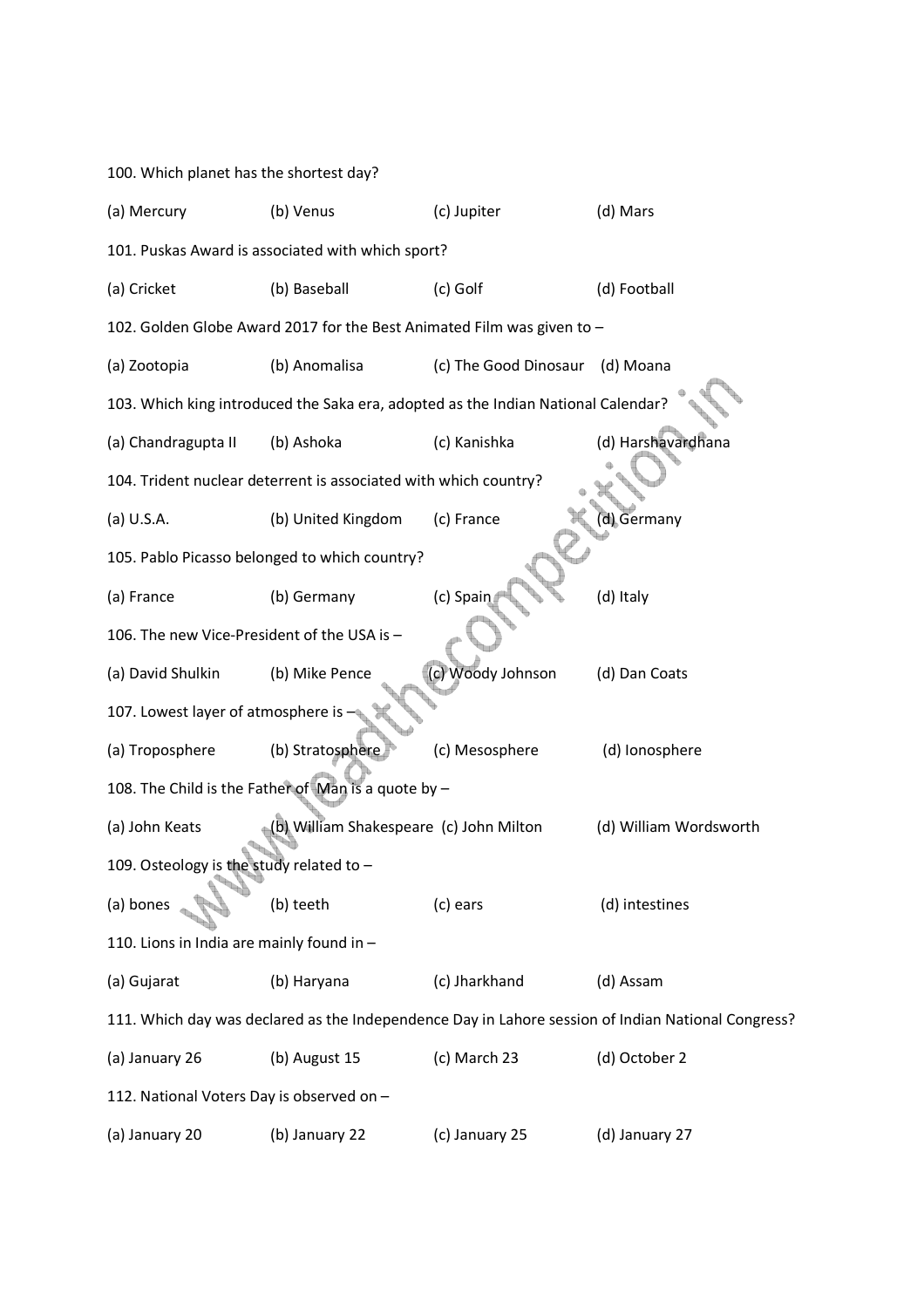| 113. Which animal is extinct in India?       |                                                                                             |                      |                    |
|----------------------------------------------|---------------------------------------------------------------------------------------------|----------------------|--------------------|
| (a) Lion                                     | (b) Leopard                                                                                 | (d) Hyena            |                    |
| 114. The longest river in Asia is -          |                                                                                             |                      |                    |
| (a) Yangtze                                  | (b) Indus                                                                                   | (c) Hwang-ho         | (d) Brahmaputra    |
| 115. Losoong Festival is celebrated in -     |                                                                                             |                      |                    |
| (a) Manipur                                  | (b) Nagaland                                                                                | (c) Tripura          | (d) Sikkim         |
| 116. Author of Panchatantra -                |                                                                                             |                      |                    |
| (a) Kalidasa                                 | (b) Somadeva                                                                                | (c) Vishnu Sharma    | (d) Kautilya       |
| 117. Apurvi Chandela is associated with -    |                                                                                             |                      |                    |
| (a) Boxing                                   | (b) Shooting                                                                                | (c) Wrestling        | (d) Kick-boxing    |
| 118. Spiders belong to which class?          |                                                                                             |                      |                    |
| (a) Xiphosura                                | (b) Eurypterida                                                                             | (c) Pycnogonida      | (d) Arachnida      |
|                                              | 119. India's first satellite Aryabhatta was launched in                                     |                      |                    |
| (a) 1974                                     | (b) 1975                                                                                    | $(c)$ 1976           | $(d)$ 1977         |
| 120. Chemical used to induce artificial rain |                                                                                             |                      |                    |
| (a) Silver Iodide                            | (b) Calcium Carbine                                                                         | (c) Sodium Hydroxide | (d) Silver Bromide |
|                                              | 121. The common animal with the scientific name canis lupus is -                            |                      |                    |
| (a) Dog                                      | (b) Cat                                                                                     | (c) Cow              | (d) Buffalo        |
| 122. 16 Psyche is the name of -              |                                                                                             |                      |                    |
| (a) Planet                                   | (b) Comet                                                                                   | (c) Asteroid         | (d) Galaxy         |
|                                              | 123. The headquarters of European Central Bank which administers the currency Euro are in - |                      |                    |
| (a) Paris                                    | (b) Frankfurt                                                                               | (c) London           | (d) Geneva         |
|                                              | 124. The first complete census of India was held in the year -                              |                      |                    |
| (a) 1881                                     | (b) 1871                                                                                    | $(c)$ 1891           | $(c)$ 1901         |
|                                              | 125. Flamingo Festival is organised in which State?                                         |                      |                    |
| (a) Telangana                                | (b) Karnataka                                                                               | (c) Nagaland         | (d) Andhra Pradesh |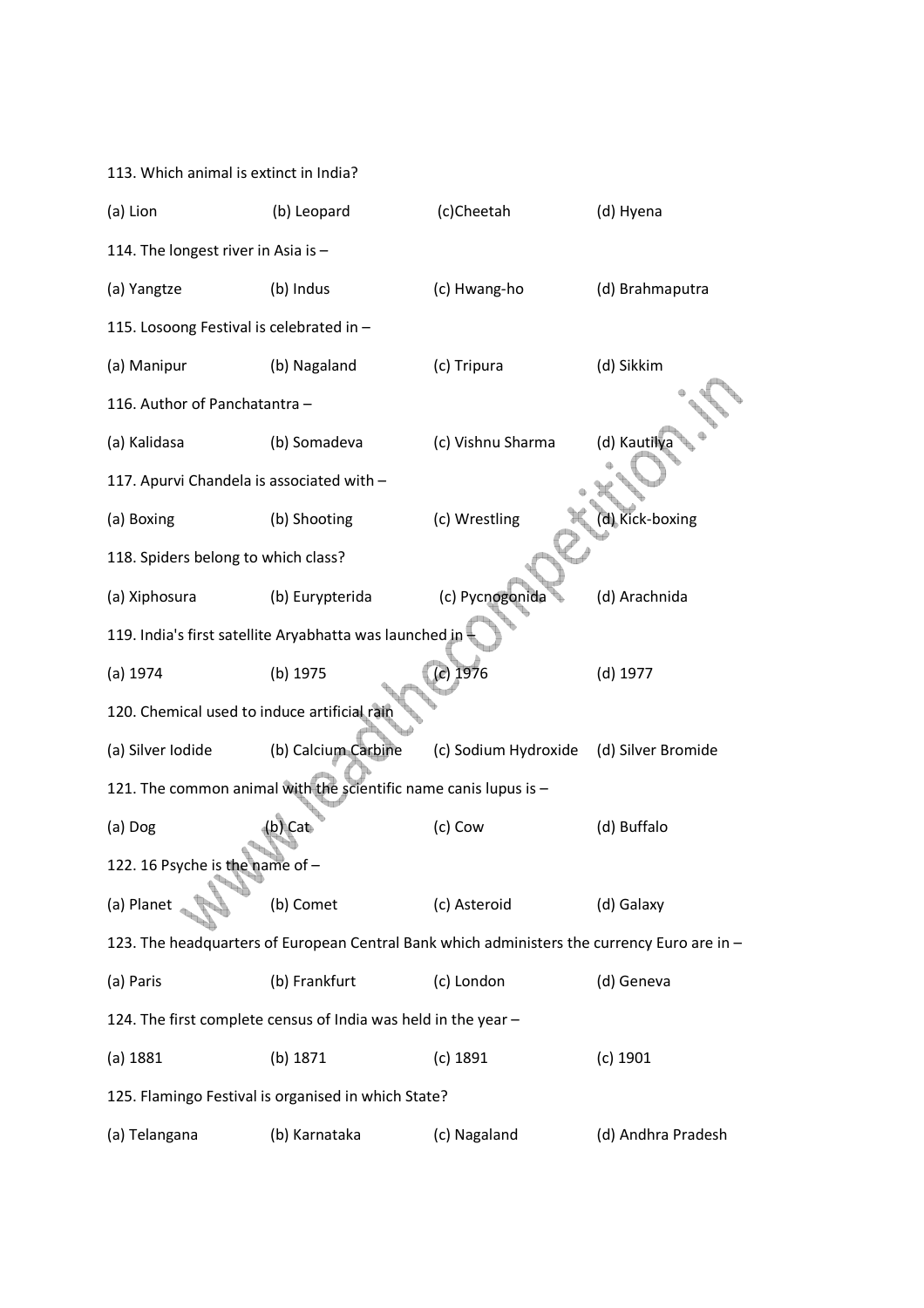| 126. Vitamin B1 is the common name of -                                                   |                                                                                    |                                |                     |  |  |  |
|-------------------------------------------------------------------------------------------|------------------------------------------------------------------------------------|--------------------------------|---------------------|--|--|--|
| (a) Thiamine                                                                              | (b) Riboflavine                                                                    | (c) Retinol                    | (d) Calciferol      |  |  |  |
| 127. Alamatti dam is located on river                                                     |                                                                                    |                                |                     |  |  |  |
| (a) Godavari                                                                              | (b) Narmada                                                                        | (c) Krishna                    | (d) Kaveri          |  |  |  |
|                                                                                           | 128. How many letters does a PAN number have?                                      |                                |                     |  |  |  |
| $(a)$ 5                                                                                   | (b) 6                                                                              | $(c)$ 7                        | $(d)$ 10            |  |  |  |
| 129. January 23 is the birth anniversary of -                                             |                                                                                    |                                |                     |  |  |  |
| (a) Swami Vivekananda                                                                     |                                                                                    | (b) Subhash Chandra Bose       |                     |  |  |  |
| (c) Rabindranath Tagore                                                                   |                                                                                    | (d) Ishwar Chandra Vidyasagar  |                     |  |  |  |
|                                                                                           | 130. Hollywood, the centre of American film industry is located in which US State? |                                |                     |  |  |  |
| (a) Florida                                                                               | (b) Oregon                                                                         | (c) California                 | (d) Idaho           |  |  |  |
|                                                                                           | 131. Hornbill Festival is organised in which State?                                |                                |                     |  |  |  |
| (a) Arunachal Pradesh (b) Tripura                                                         |                                                                                    | (c) Nagaland                   | (d) Sikkim          |  |  |  |
|                                                                                           | 132. Yogakshemam Vahamyaham is the tag line of.                                    |                                |                     |  |  |  |
| (a) HDFC Life Insurance                                                                   |                                                                                    | (b) SBI Life Insurance         |                     |  |  |  |
| (c) Bharti AXA Life Insurance                                                             |                                                                                    | (d) Life Insurance Corporation |                     |  |  |  |
|                                                                                           | 133. Peugeot is a car manufacturing company with its headquarters in               |                                |                     |  |  |  |
| (a) France                                                                                | (b) Italy                                                                          | (c) Germany                    | (d) Sweden          |  |  |  |
| 134. DND Flyway connects Delhi with                                                       |                                                                                    |                                |                     |  |  |  |
| (a) Faridabad                                                                             | (b) Noida                                                                          | (c) Jaipur                     | (d) Agra            |  |  |  |
|                                                                                           | 135. Kambala is a traditional buffalo race held in the State of                    |                                |                     |  |  |  |
| (a) Karnataka                                                                             | (b) Tamil Nadu                                                                     | (c) Telangana                  | (d) Kerala          |  |  |  |
| 136. Which Jamaican athlete tested positive for drugs recently?                           |                                                                                    |                                |                     |  |  |  |
| (a) Nesta Carter                                                                          | (b) Usain Bolt                                                                     | (c) Asafa Powell               | (d) Michael Frater  |  |  |  |
| 137. The Constitution of India was signed by the members of the Constituent Assmebly on - |                                                                                    |                                |                     |  |  |  |
| (a) 26 November 1949 (b) 24 January 1950                                                  |                                                                                    | (c) 26 January 1950            | (d) 27 January 1950 |  |  |  |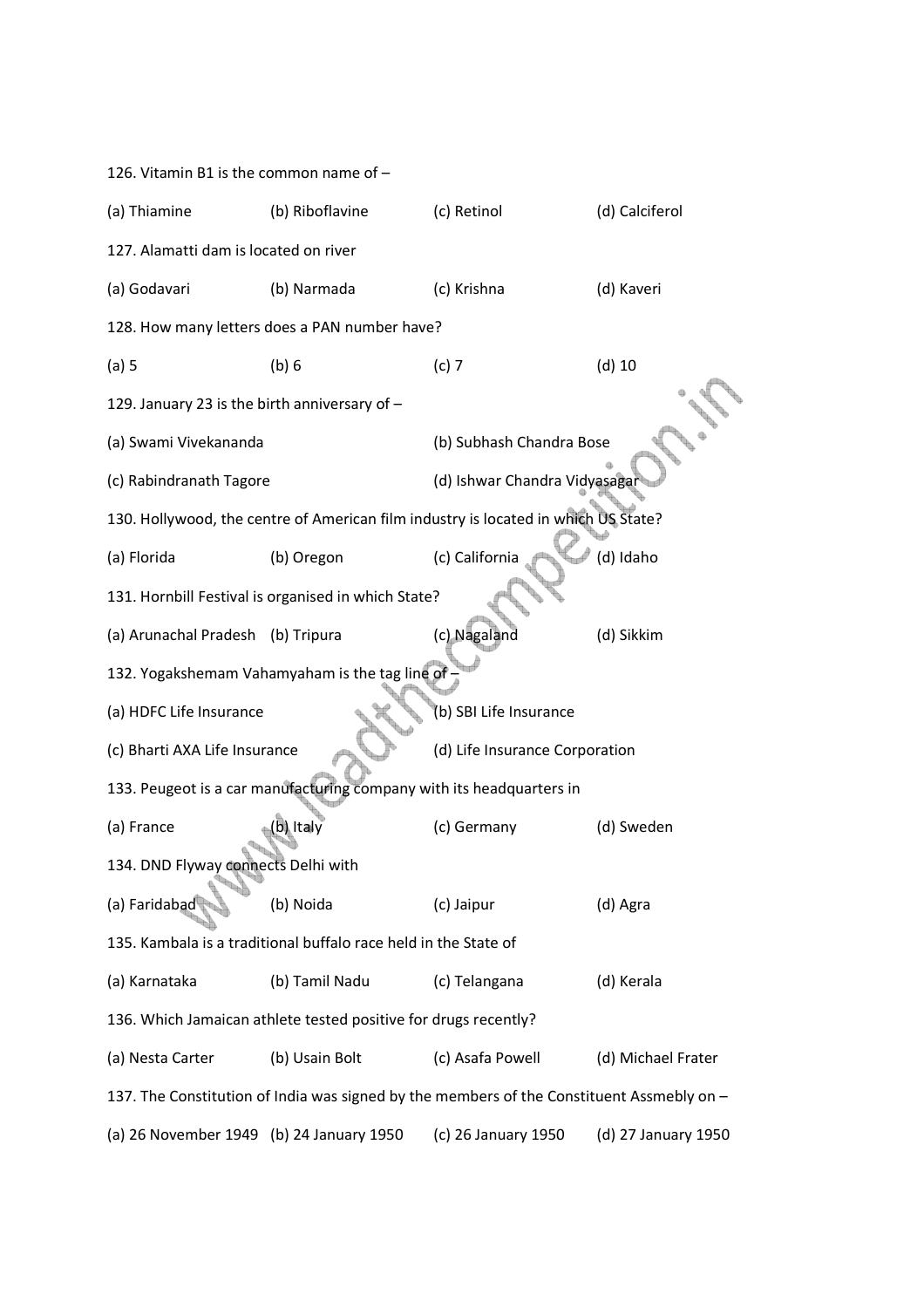138. Mt Vinson Massif is located in – (a) North America (b) Antarctica (c) Africa, (d) Europe 139. Alexander fought Porus on the banks of river – (a) Ravi (b) Beas (c) Sutlej (d) Jhelum 140. Navroze marks the new year of which community – (a) Parsees (b) Santhals (c) Khasis (d) Sikhs 141. The founder of Red Cross movement was – (a) Baden Powell (b) JH Dunant (c) Melvin Jones (d) Florence Nightingale 142. Mahesh Das is well known as – (a) Birbal (b) Tansen (c) Tulsidas (d) Guru Nanak 143. Ahatguri in Assam is famous for – (a) Bullock-cart racing (b) Cock fighting (c) Bull taming (d) Buffalo fighting 144. The rate at which the Reserve Bank of India lends money to commercial banks is known as – (a) Repo Rate (b) Base Rate (c) Bank Rate (d) Reverse Repo Rate 145. Favre Leuba is a famous brand of (a) Cars (b) Shoes (c) Cosmetics (d) Watches 146. Minamata disease is caused due to the poisoning effect of – (a) Mercury (b) Cadmium (c) Iron (d) Cotton 147. Beating Retreat ceremony at the Rashtrapathi Bhavan is held on – (a) 27 January (b) 28 January (c) 29 January (d) 30 January 148. Which was India's summer capital during British rule? (a) Darjeeling (b) Simla (c) Srinagar (d) Nainital 149. Which sportsperson recently rejected an honorary doctorate from Bangalore University? (a) Rahul Dravid (b) Anil Kumble (c) Kapil Dev (d) Sachin Tendulkar 150. Santhara is a practice associated with – (a) Buddhism (b) Sikhism (c) Zoroastrianism (d) Jainism